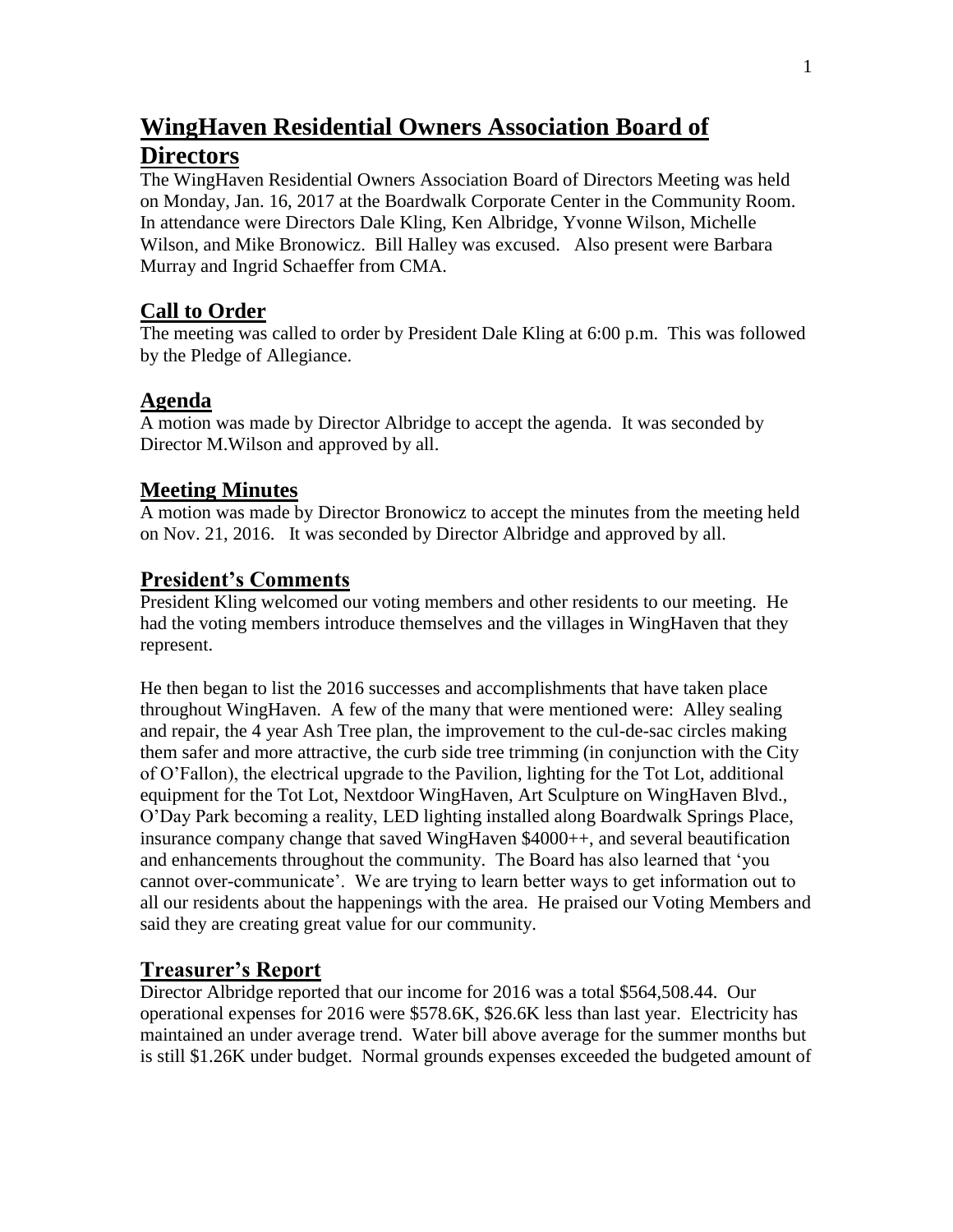\$83K but there were several unexpected expenses that caused this. Sprinkler expense because of system aging will expect an increase this year. The Ash Tree Replacement project has begun for which we have budgeted \$22K this year. Parks and Gardens will only have maintenance cost going forward. The alley expenses are in a deficit status because of the \$39,250 project being paid. The Board received an extended expense forecast from Fontana but it was found to be excessive. The Board will study this issue to determine a reasonable course of action. Our cash position is \$210.3K to the positive. The future looks bright and we can look forward to another good year under the stewardship of this Board. As always, any questions can be emailed to Director Albridge (email address is listed on the WROA web site – [www.wroa.info\)](http://www.wroa.info/).

**Events –** the winter events 'pub crawl' will be held on Jan. 21, 2017. At this time, there are 15 corporate sponsors and there will be three new ones this year. Starting in May, there will be one event per month…it will end in October with the last one.

**Architectural** – Director Albridge reported there were two requests this month and both were approved.

**Grounds** – Director Bronowicz reported that the Ash Tree plan is underway….40 trees are scheduled to be removed for Misty Mountain in 2017. One additional Tot Lot at Rolling Thunder/Grey Mtn. will have solar lighting added as planned for 2017.

**Beautification** – weeds will be treated in the garden area. Around the monuments, ground cover will be put in when the drift roses are removed and put in the circles. This spring, the committee will be working on having residents paint their mailboxes and street name plates. Volley ball courts will be monitored to see if they are being used or should be replaced with something else.

#### **Management Report**

**CMA** – conducts election process for Directors from Voting Groups 1, 2, 6, and Member-at-large.

Group 1…No one running for this position

Group 2…Mike Bronowicz, running for re-election

Group 6…Dale Kling, running for re-election

Member-at-Large…Ken Albridge, running for re-election

While CMA passed out ballots to the voting members, the following questions were presented to the Board:

- 1. Will the Board get an evaluation of the conditions of the alleys, that is, hire an Engineer? **Answer**—the Board will consider that and discuss the pros and cons in the Executive session.
- 2. Will the Board do something about the condition of the streets in Hawk Run and Summer Stone Villages? **Answer**—Residents should do a comprehensive evaluation of all the streets with problems and take it to the City of O'Fallon